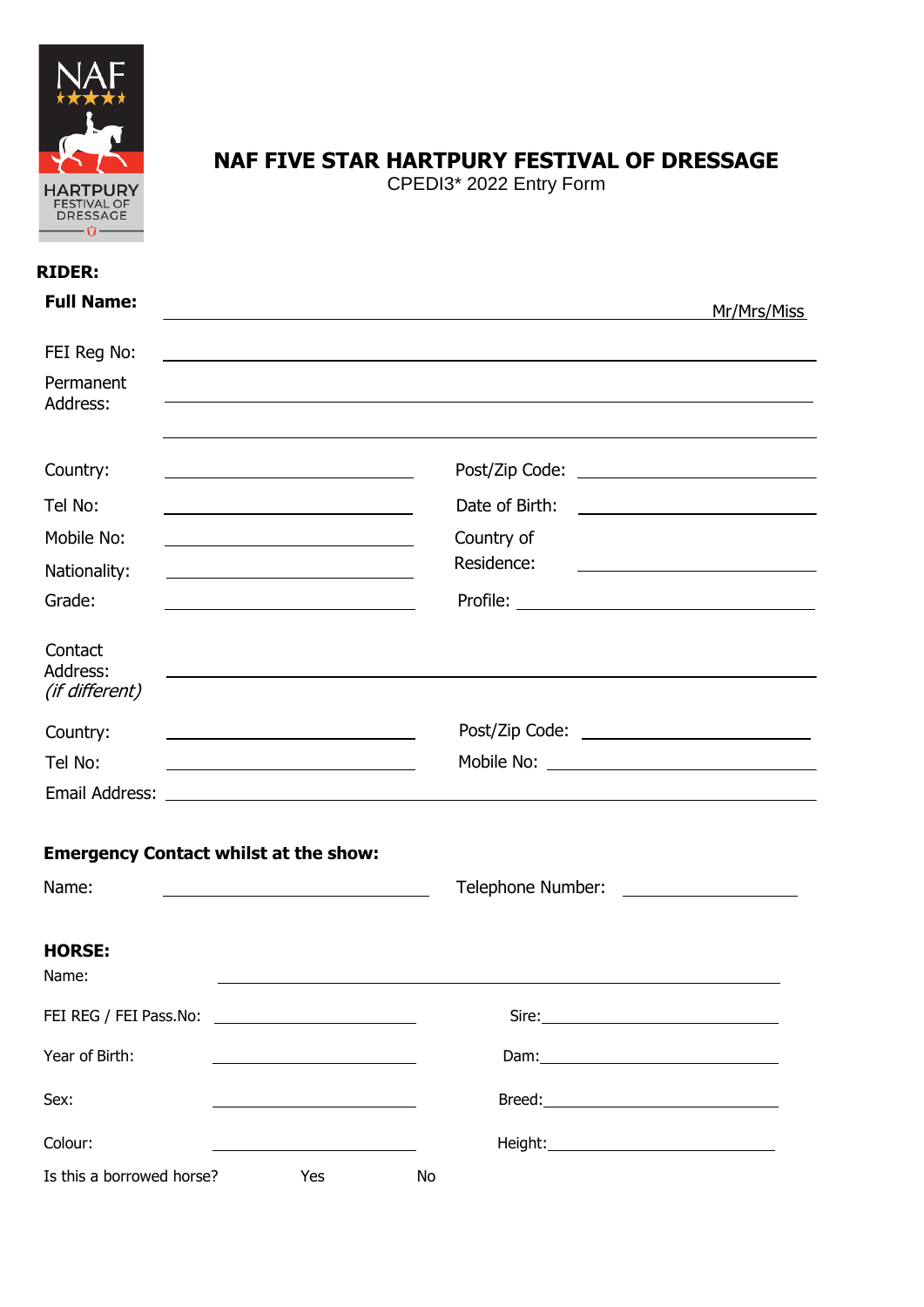#### **OWNER(S)** (As recorded in the FEI Passport)

| 1. | Full Name: | Mr/Mrs/Miss/*Company                                                                                                                         |
|----|------------|----------------------------------------------------------------------------------------------------------------------------------------------|
|    | Address:   |                                                                                                                                              |
|    |            |                                                                                                                                              |
|    | Country:   |                                                                                                                                              |
|    | Tel No:    |                                                                                                                                              |
|    |            |                                                                                                                                              |
| 2. | Full Name: | Mr/Mrs/Miss/Company<br><u> 1989 - Johann Harry Barn, mars ar breithinn ar breithinn ar breithinn ar breithinn ar breithinn ar breithinn </u> |
|    | Address:   | ,我们也不会有一个人的人,我们也不会有一个人的人,我们也不会有一个人的人。""我们,我们也不会有一个人的人,我们也不会有一个人的人,我们也不会有一个人的人,我们                                                             |
|    | Country:   |                                                                                                                                              |
|    | Tel No:    | <u> 1989 - Johann Stein, mars an t-Amerikaansk ferskeizh en de Amerikaansk ferskeizh en de Amerikaansk ferskeizh</u>                         |
|    |            |                                                                                                                                              |
|    |            | Special Requirements: Please list any special requirements including use of devices or visually impaired                                     |
|    |            |                                                                                                                                              |

I certify that the above information is correct and that if the entry is accepted, I will abide by the FEI Rules and Regulations and by the conditions of the Schedule of the Competition.

I understand that the organising committee of the above event do not accept liability for any accident, damage, injury or illness to horses, owners, riders, spectators, or any other person or property whatsoever.

Signed: 2010 2020 2021 2022 2022 2022 2030 2040 2040 2040 2051 2062 2071 2082 2093 2094 2095 2096 20 (Rider)

**National Federation Approval:** Please ensure this entry has approval from your National Federation. Confirmation is required prior to this application being accepted.

#### **Entry Fees: £350 GBP**

 $\overline{a}$ ı

Entry forms can be e-mailed to **Festival.dressage@hartpury.ac.uk** This entry will only be accepted once the correct fee has been received by the Organising Committee. Cheques should be made payable to 'Hartpury University' or entries can be paid online – www.hartpuryequineevents.co.uk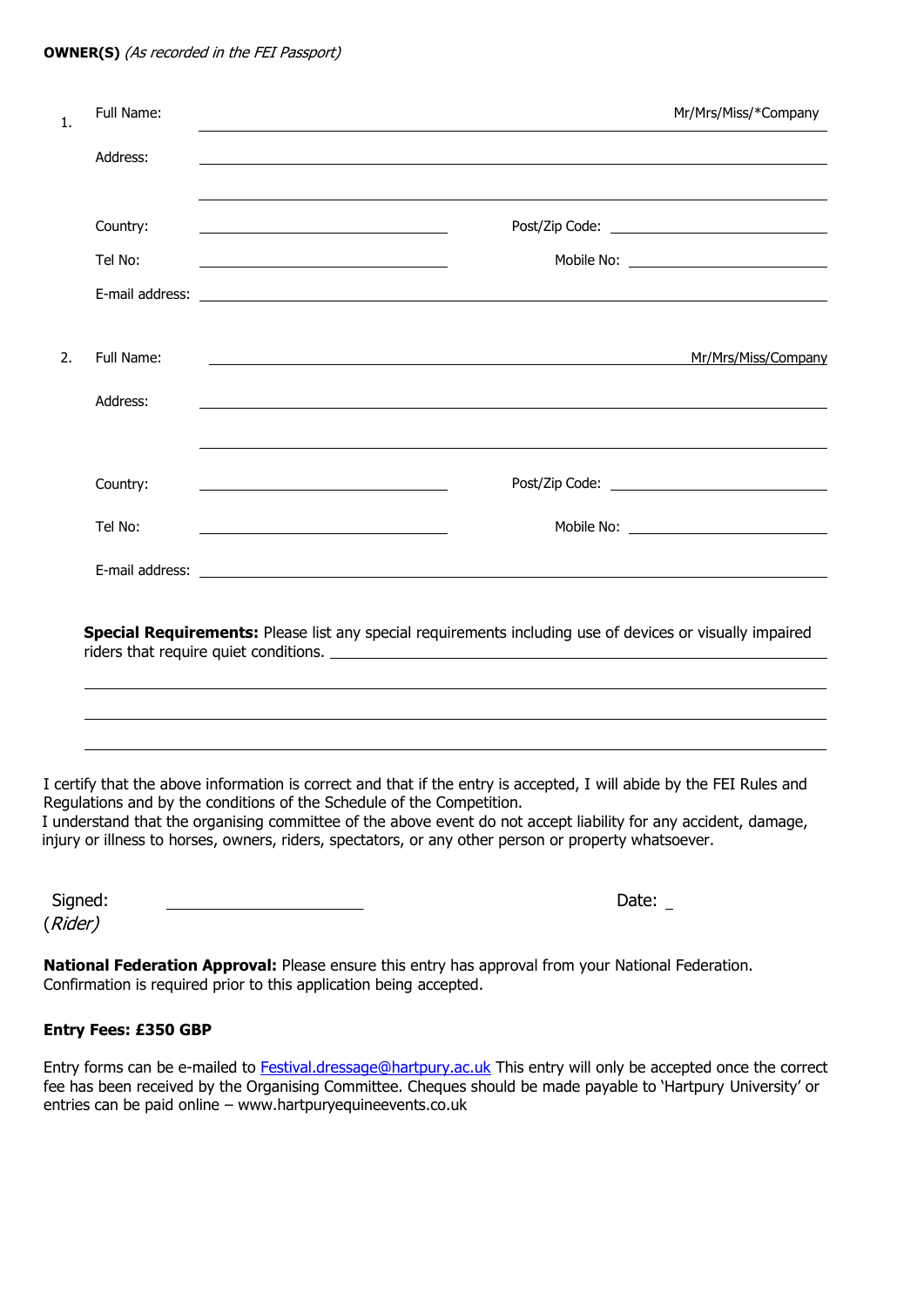### **COMMENTARY NOTES**

| Horse:           |                                                                                                                       |  |
|------------------|-----------------------------------------------------------------------------------------------------------------------|--|
| Rider:           |                                                                                                                       |  |
| Marital Status:  |                                                                                                                       |  |
| Partner's Name   |                                                                                                                       |  |
| Name of Trainer: | <u> 1989 - Andrea Station Barbara, amerikan personal di sebagai personal di sebagai personal di sebagai personal </u> |  |
| Owner's Details: |                                                                                                                       |  |

|                            | Rider's Equestrian History, i.e. important past successes: |  |
|----------------------------|------------------------------------------------------------|--|
|                            |                                                            |  |
|                            |                                                            |  |
|                            |                                                            |  |
|                            |                                                            |  |
|                            |                                                            |  |
|                            |                                                            |  |
|                            |                                                            |  |
|                            |                                                            |  |
| Horse's Previous Form etc: |                                                            |  |
|                            |                                                            |  |
|                            |                                                            |  |
|                            |                                                            |  |
|                            |                                                            |  |
|                            |                                                            |  |
|                            |                                                            |  |
|                            |                                                            |  |
|                            |                                                            |  |
|                            |                                                            |  |